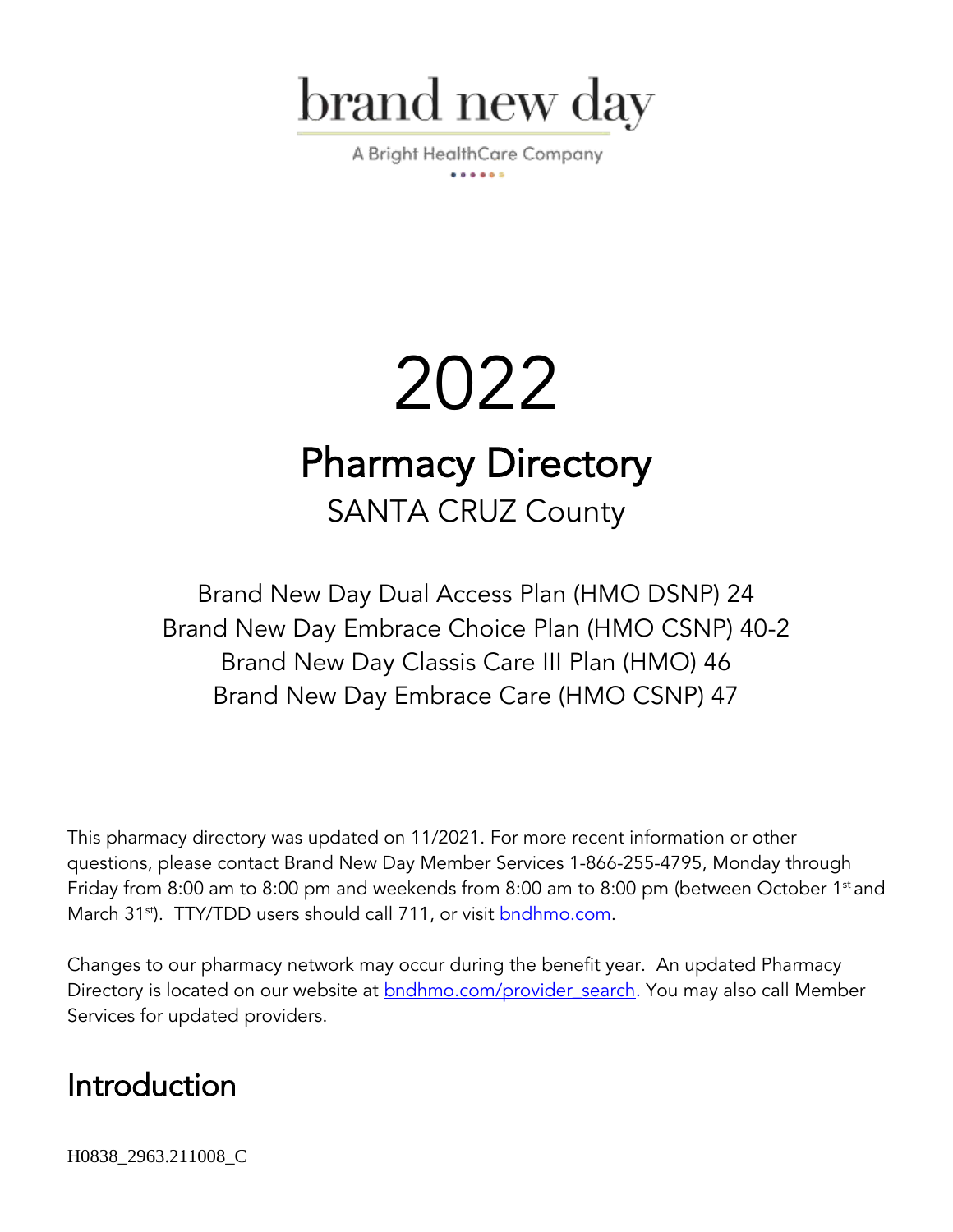This booklet provides a list of Brand New Day's network pharmacies. To get a complete description of your prescription coverage, including how to fill your prescriptions, please review the Evidence of Coverage and Brand New Day's formulary.

We call the pharmacies on this list our "network pharmacies" because we have made arrangements with them to provide prescription drugs to Plan members. In most cases, your prescriptions are covered under Brand New Day only if they are filled at a network pharmacy. Once you go to one pharmacy, you are not required to continue going to the same pharmacy to fill your prescription but can switch to any other of our network pharmacies. We will fill prescriptions at non-network pharmacies under certain circumstances as described in your Evidence of Coverage.

All network pharmacies may not be listed in this directory. Pharmacies may have been added or removed from the list after this directory was printed. This means the pharmacies listed here may no longer be in our network, or there may be newer pharmacies in our network that are not listed. This list is current as of 11/2021. For the most current list, please contact us. Our contact information appears on the front and back cover pages.

You can get prescription drugs shipped to your home through our network mail order delivery program. For more information, please contact us or see the mail order section of this pharmacy directory.

This directory is for SANTA CRUZ county which includes the area in which you live. However, we cover a larger service area, and there are more pharmacies where your prescriptions may be covered by our Plan. For information on more pharmacies in our plan network not listed in this directory please contact Brand New Day Member Service.

If you have questions about any of the above, please see the first and last cover pages of this directory for information on how to contact Brand New Day.

The following is a directory of Brand New Day Network pharmacies. The pharmacies are grouped by type of pharmacy. Under each pharmacy type is an alphabetical listing by county of Brand New Day network pharmacies.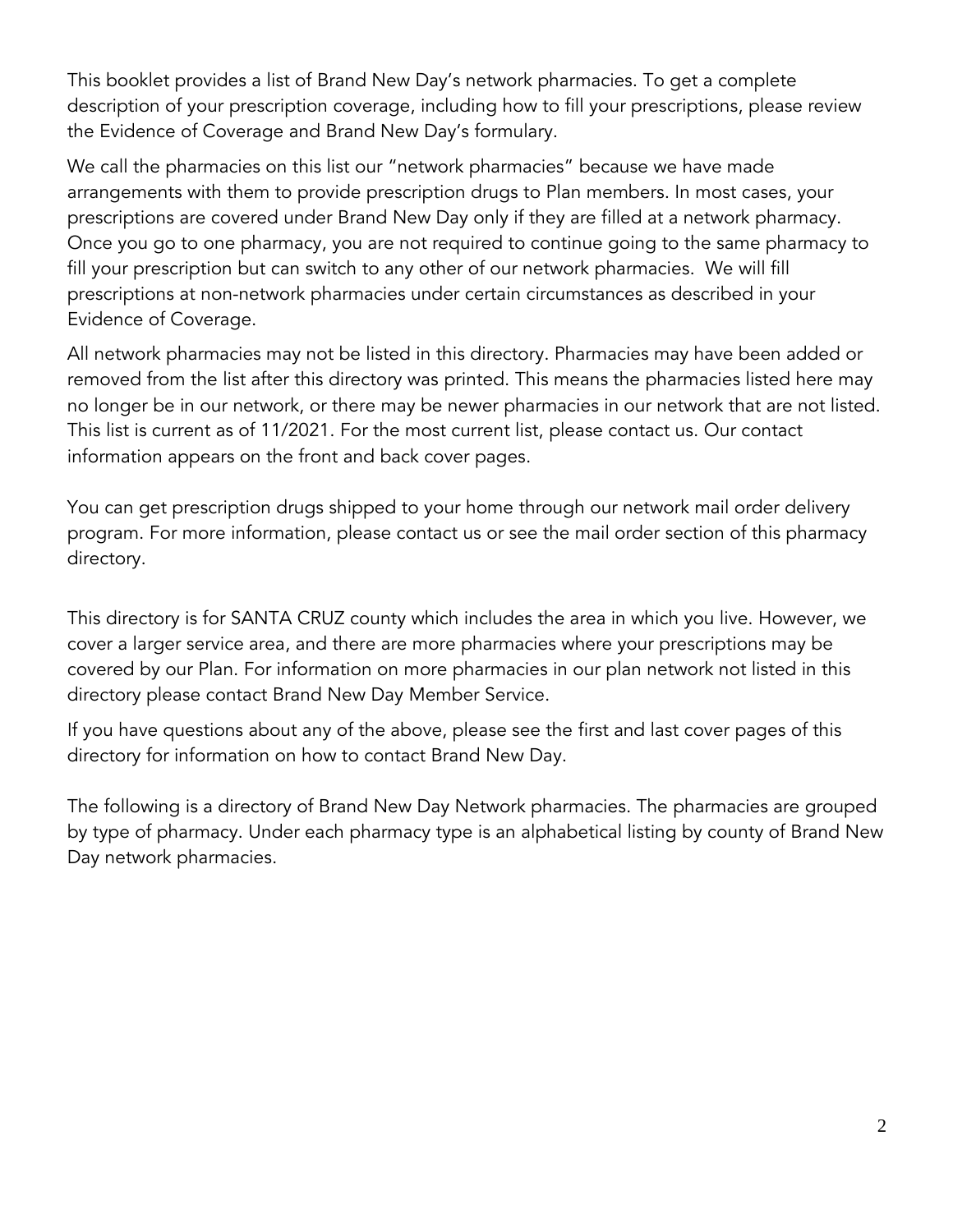# Table of Contents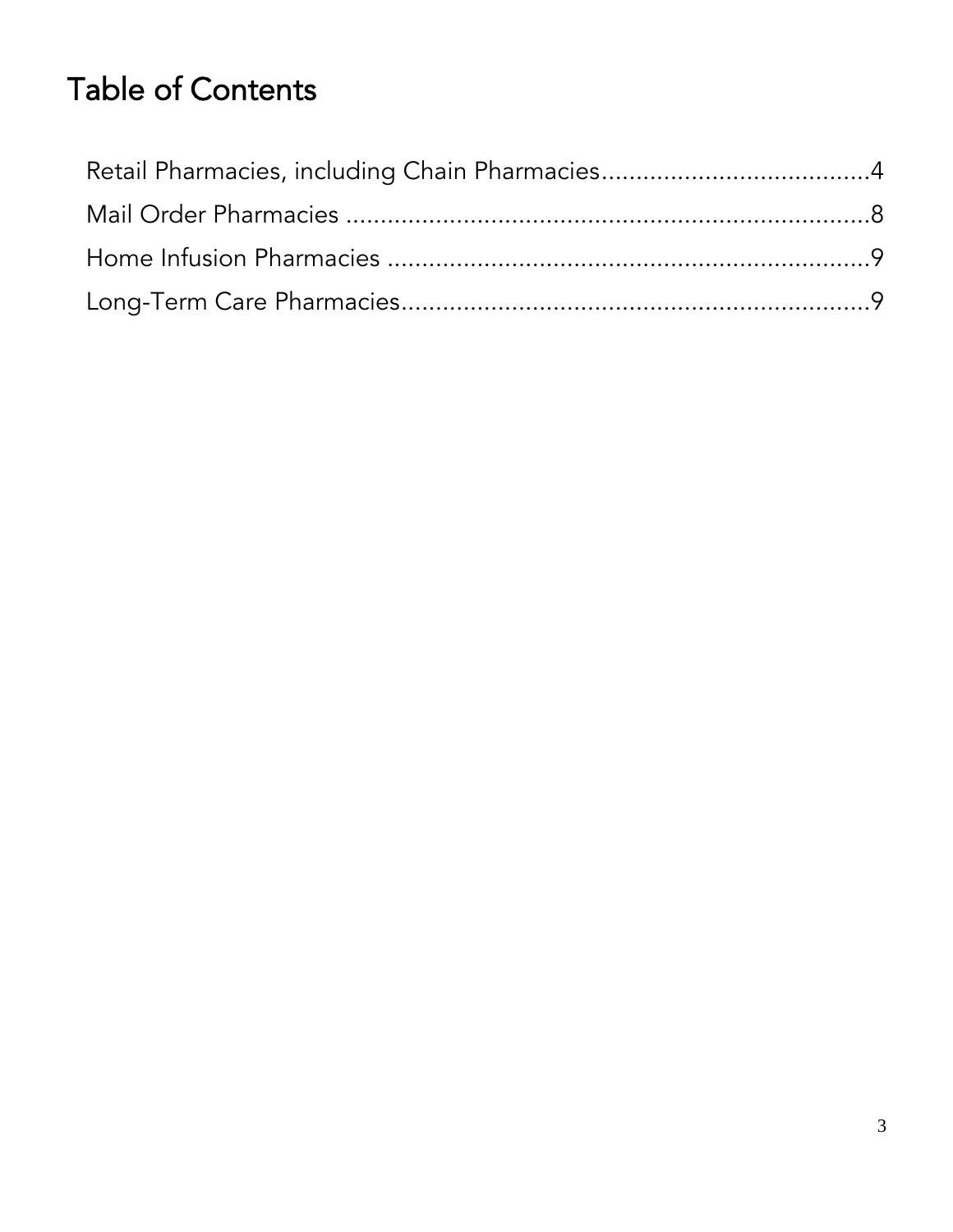### <span id="page-3-0"></span>Retail Pharmacies, including Chain Pharmacies

APTOS CVS PHARMACY #03952 783 RIO DEL MAR BLVD #3 APTOS CA 95003- 0000 831-687-0460 Hours: Sunday 10am - 6pm, Monday 9am - 8pm, Tuesday 9am - 8pm, Wednesday 9am - 8pm, Thursday 9am - 8pm, Friday 9am - 8pm, Saturday 9am - 6pm Open 24 hours? N

FRANKS PHARMACY 7548 SOQUEL DR APTOS CA 95003- 0000 831-685-1100 Hours: Closed on Sunday, Monday 8:30am - 6pm, Tuesday 8:30am - 6pm, Wednesday 8:30am - 6pm, Thursday 8:30am - 6pm, Friday 8:30am - 6pm, Closed on Saturday Open 24 hours? N RITE AID PHARMACY 05965 80 RANCHO DEL MAR APTOS CA 95003- 3901

831-688-6417 Hours: Sunday 10am - 6pm, Monday 9am - 9pm, Tuesday 9am - 9pm, Wednesday 9am - 9pm, Thursday 9am - 9pm, Friday 9am - 9pm, Saturday 9am - 6pm Open 24 hours? N

SAFEWAY PHARMACY #0640 16 RANCHO DEL MAR APTOS CA 95003- 3902 831-661-4861 Hours: Sunday 10am - 5pm, Monday 9am - 8pm, Tuesday 9am - 8pm, Wednesday 9am - 8pm, Thursday 9am - 8pm, Friday 9am - 8pm,

Saturday 9am - 5pm Open 24 hours? N

Saturday 9am - 7pm Open 24 hours? N

#### BOULDER CREEK

BOULDER CREEK PHARMACY 13081 CENTRAL AVE BOULDER CREEK CA 95006-9119 831-338-2144 Hours: Sunday 10am - 4pm, Monday 9am - 6pm, Tuesday 9am - 6pm, Wednesday 9am - 6pm, Thursday 9am - 6pm, Friday 9am - 6pm, Saturday 9am - 4pm Open 24 hours? N

#### CAPITOLA

CVS PHARMACY #09597 1750 41ST AVE CAPITOLA CA 95010- 0000 831-476-0400 Hours: Sunday 9am - 7pm, Monday 8am - 10pm, Tuesday 8am - 10pm, Wednesday 8am - 10pm, Thursday 8am - 10pm, Friday 8am - 10pm,

CVS PHARMACY #09960 809 BAY AVE CAPITOLA CA 95010- 0000 831-475-1421 Hours: Sunday 10am - 6pm, Monday 8am - 9pm, Tuesday 8am - 9pm, Wednesday 8am - 9pm, Thursday 8am - 9pm, Friday 8am - 9pm, Saturday 9am - 6pm Open 24 hours? N

CVS PHARMACY #17641 1825 41ST AVE CAPITOLA CA 95010- 0000 831-464-8627 Hours: Closed on Sunday, Monday 10am - 7pm, Tuesday 10am - 7pm, Wednesday 10am - 7pm, Thursday 10am - 7pm, Friday 10am - 7pm,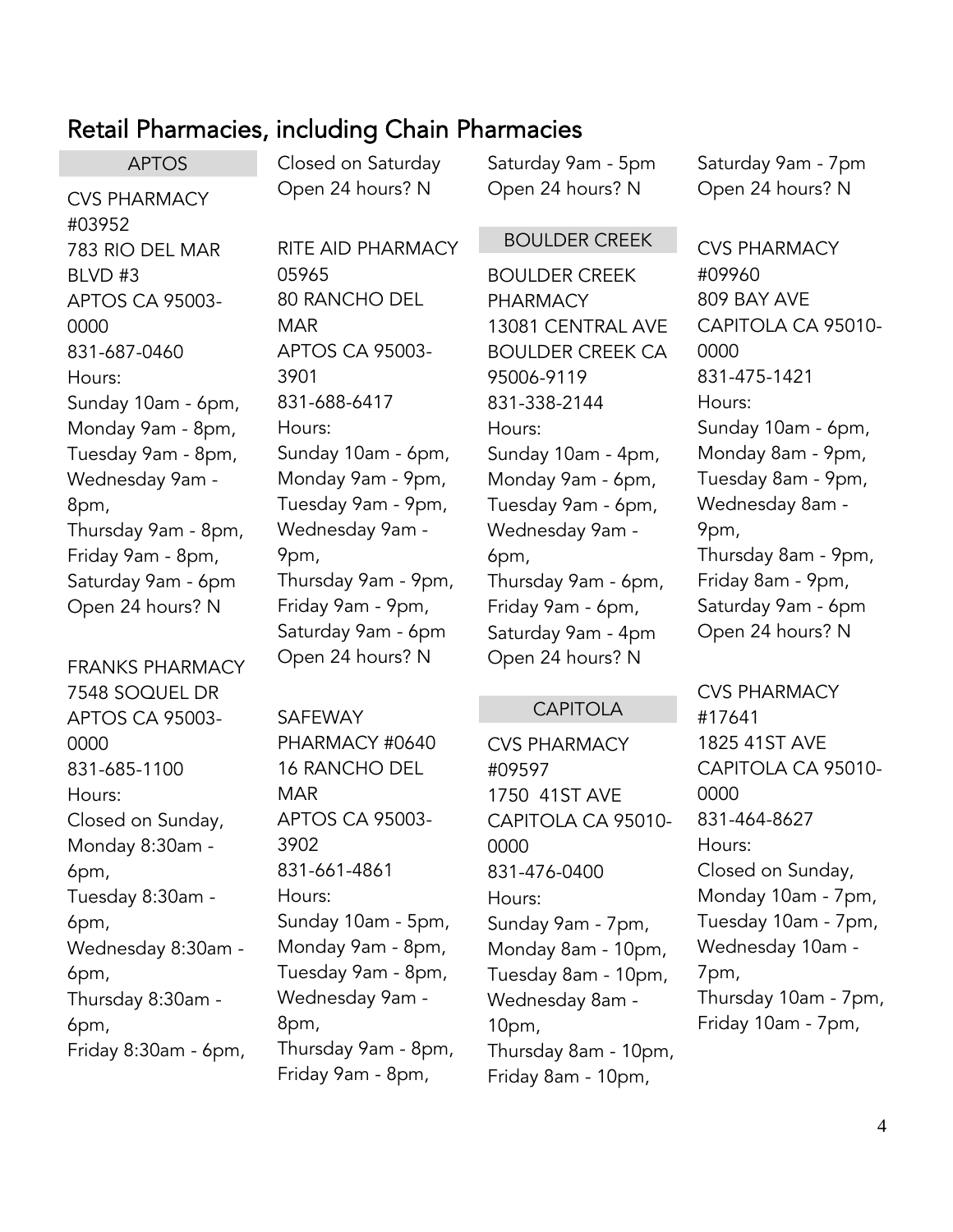Saturday 10am - 7pm Open 24 hours? N

RITE AID PHARMACY 05966 1475 41ST AVENUE KINGS PLAZA CAPITOLA CA 95010- 2908 831-476-7282 Hours: Sunday 10am - 6pm, Monday 9am - 9pm, Tuesday 9am - 9pm, Wednesday 9am - 9pm, Thursday 9am - 9pm, Friday 9am - 9pm, Saturday 9am - 6pm Open 24 hours? N

#### FELTON

CVS PHARMACY #09853 6247 GRAHAM HILL RD FELTON CA 95018- 0000 831-335-6403 Hours: Sunday 10am - 5pm, Monday 9am - 8pm, Tuesday 9am - 8pm, Wednesday 9am - 8pm, Thursday 9am - 8pm, Friday 9am - 8pm,

Saturday 10am - 5pm Open 24 hours? N

RITE AID PHARMACY 05968 6123 HIGHWAY 9 FELTON CA 95018- 9701 831-335-7252 Hours: Sunday 10am - 6pm, Monday 9am - 9pm, Tuesday 9am - 9pm, Wednesday 9am - 9pm, Thursday 9am - 9pm, Friday 9am - 9pm, Saturday 9am - 6pm Open 24 hours? N

#### FREEDOM

RITE AID PHARMACY 05969 1988 FREEDOM BOULEVARD PAJARO VALLEY CENTER FREEDOM CA 95019- 2837 831-724-5104 Hours: Sunday 10am - 6pm, Monday 8am - 10pm, Tuesday 8am - 10pm, Wednesday 8am - 10pm, Thursday 8am - 10pm, Friday 8am - 10pm,

Saturday 9am - 6pm Open 24 hours? N

VALLE VERDE PHARMACY 240 GREEN VALLEY RD FREEDOM CA 95019- 3137 831-728-2239 Hours: Closed on Sunday, Monday 9am - 6pm, Tuesday 9am - 6pm, Wednesday 9am - 6pm, Thursday 9am - 6pm, Friday 9am - 6pm, Closed on Saturday Open 24 hours? N

WALGREENS #2810 1810 FREEDOM BLVD FREEDOM CA 95019- 3000 831-768-0183 Hours: NR Open 24 hours? Y

#### NOGALES

FOOD CITY UNITED DRUG 450 N GRAND COURT PLZ NOGALES AZ 85621- 0000

520-287-3984 Hours: Closed on Sunday, Monday 9am - 7pm, Tuesday 9am - 7pm, Wednesday 9am - 7pm, Thursday 9am - 7pm, Friday 9am - 7pm, Saturday 9am - 7pm Open 24 hours? N

MARIPOSA PHARMACY 1852 N MASTICK **WAY** NOGALES AZ 85621- 0000 520-377-5417 Hours: Closed on Sunday, Monday 8am - 6pm, Tuesday 9am - 6pm, Wednesday 8am - 6pm, Thursday 8am - 6pm, Friday 8am - 6pm, Saturday 9am - 2pm Open 24 hours? N

WALGREENS #7623 1959 N GRAND AVE NOGALES AZ 85621- 1341 520-281-4398 Hours: Sunday 9am - 5pm, Monday 8am - 10pm, Tuesday 8am - 10pm,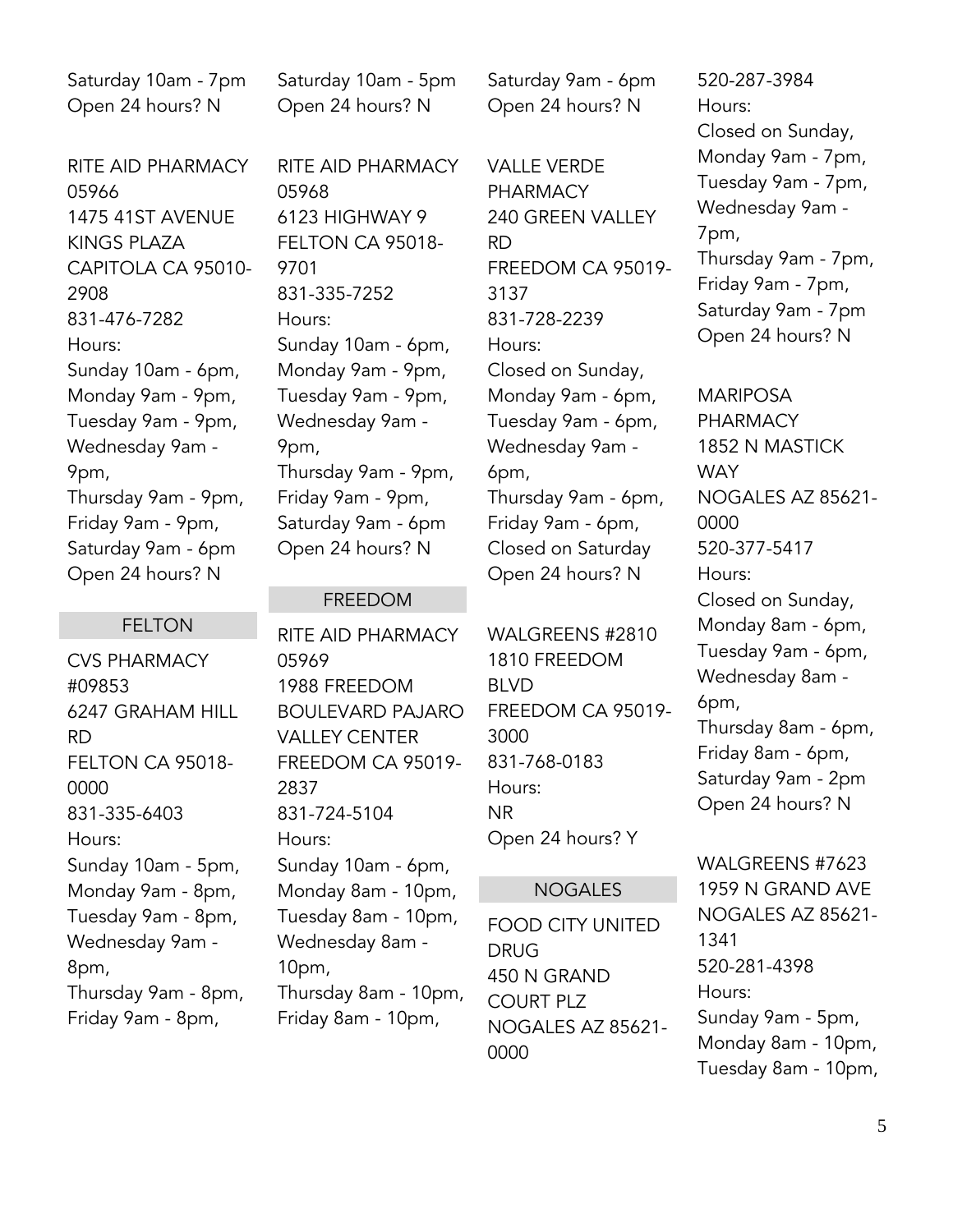Wednesday 8am - 10pm, Thursday 8am - 10pm, Friday 8am - 10pm, Saturday 9am - 6pm Open 24 hours? N

WAI MART PHARMACY 10-1324 100 W WHITE PARK DR NOGALES AZ 85621- 1021 520-281-2594 Hours: Sunday 10am - 6pm, Monday 9am - 8pm, Tuesday 9am - 8pm, Wednesday 9am - 8pm, Thursday 9am - 8pm, Friday 9am - 8pm, Saturday 9am - 7pm Open 24 hours? N

#### RIO RICO

MARIPOSA PHARMACY AT RIO RICO 1103 CIRCULO **MERCADO** RIO RICO AZ 85648- 6248 520-223-4398 Hours: Closed on Sunday, Monday 9am - 6pm, Tuesday 9am - 6pm,

Wednesday 9am - 6pm, Thursday 9am - 6pm, Friday 9am - 6pm, Closed on Saturday Open 24 hours? N

RIO RICO PHARMACY LLC 1131 W FRONTAGE RD STE A RIO RICO AZ 85648- 0000 520-761-3338 Hours: Closed on Sunday, Monday 9:30am - 7pm, Tuesday 9:30am - 7pm, Wednesday 9:30am - 7pm, Thursday 9:30am - 7pm, Friday 9:30am - 7pm, Saturday 8am - 2pm Open 24 hours? N

#### SANTA CRUZ

COSTCO PHARMACY #149 220 SYLVANIA AVE SANTA CRUZ CA 95060-2161 831-469-0366 Hours: Closed on Sunday, Monday 9am - 5pm, Tuesday 9am - 5pm,

Wednesday 9am - 5pm, Thursday 9am - 5pm, Friday 9am - 5pm, Saturday 9am - 6pm Open 24 hours? N

CVS PHARMACY #09331 600 FRONT ST SANTA CRUZ CA 95060-0000 831-426-7444 Hours: Sunday 10am - 6pm, Monday 9am - 9pm, Tuesday 9am - 9pm, Wednesday 9am - 9pm, Thursday 9am - 9pm, Friday 9am - 9pm, Saturday 10am - 6pm Open 24 hours? N

CVS PHARMACY #09332 1700 MISSION ST SANTA CRUZ CA 95060-0000 831-457-2481 Hours: Sunday 10am - 6pm, Monday 8am - 9pm, Tuesday 8am - 9pm, Wednesday 8am - 9pm, Thursday 8am - 9pm, Friday 8am - 9pm,

Saturday 10am - 6pm Open 24 hours? N

DOMINICAN PLAZA PHARMACY 1595 SOQUEL DR STE 120 SANTA CRUZ CA 95065-0000 831-462-7726 Hours: Closed on Sunday, Monday 9am - 6pm, Tuesday 9am - 6pm, Wednesday 9am - 6pm, Thursday 9am - 6pm, Friday 9am - 6pm, Saturday 10am - 3pm Open 24 hours? N

**HORSNYDER** PHARMACY 1226 SOQUEL AVE STE A SANTA CRUZ CA 95062-2108 831-423-2315 Hours: Closed on Sunday, Monday 9am - 6pm, Tuesday 9am - 6pm, Wednesday 9am - 6pm, Thursday 9am - 6pm, Friday 9am - 6pm, Saturday 9am - 4pm Open 24 hours? N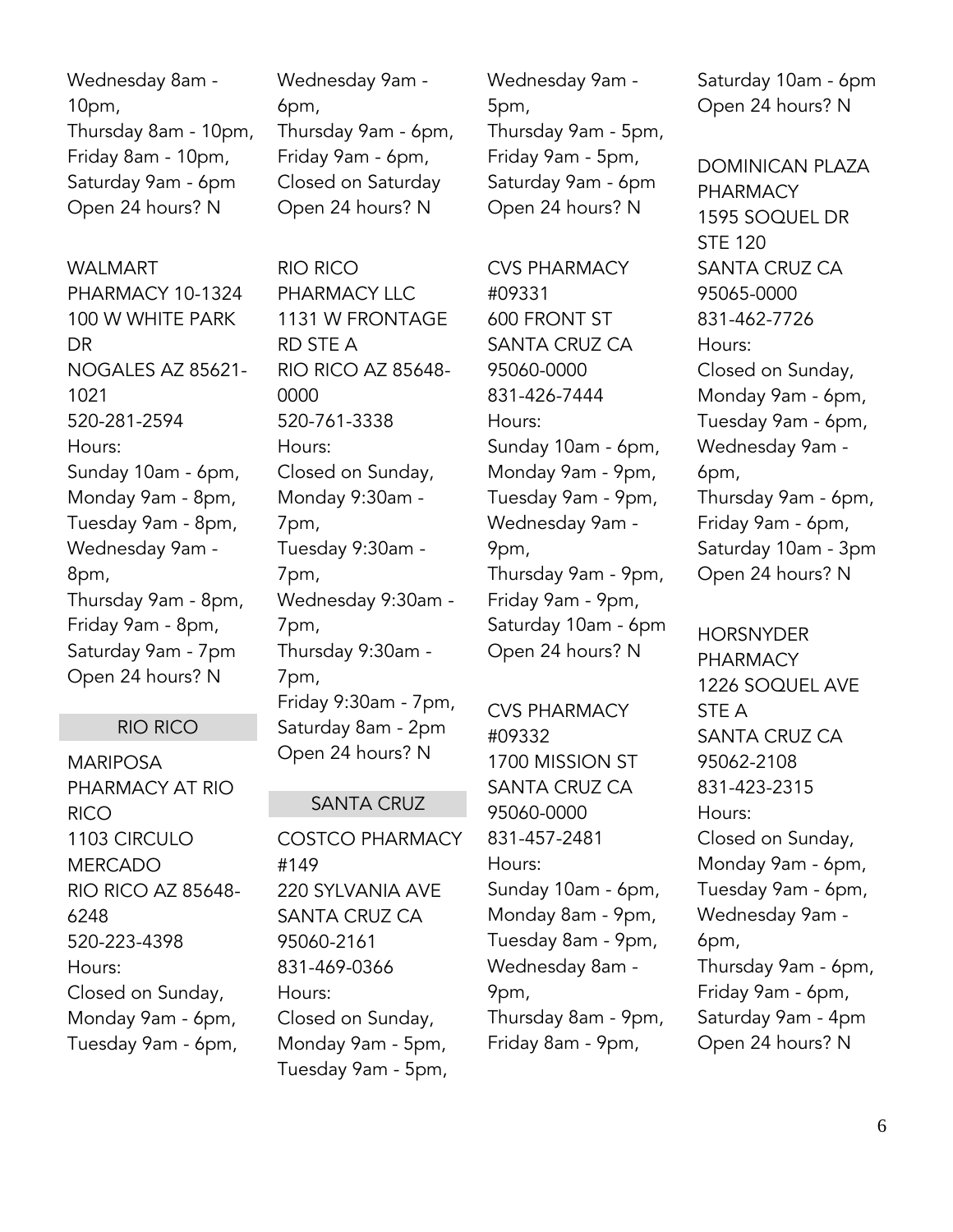RITE AID PHARMACY 05979 901 SOQUEL AVENUE SANTA CRUZ CA 95062-2122 831-426-4303 Hours: Sunday 10am - 6pm, Monday 8am - 9pm, Tuesday 8am - 9pm, Wednesday 8am - 9pm, Thursday 8am - 9pm, Friday 8am - 9pm, Saturday 9am - 6pm Open 24 hours? N

SAFEWAY PHARMACY #0799 117 MORRISSEY BLVD SANTA CRUZ CA 95062-1540 831-426-8911 Hours: Sunday 9am - 5pm, Monday 9am - 8pm, Tuesday 9am - 8pm, Wednesday 9am - 8pm, Thursday 9am - 8pm, Friday 9am - 8pm, Saturday 9am - 5pm Open 24 hours? N

SAFEWAY PHARMACY #2607 2203 MISSION ST

SANTA CRUZ CA 95060-5221 831-420-0785 Hours: Sunday 10am - 5pm, Monday 9am - 8pm, Tuesday 9am - 8pm, Wednesday 9am - 8pm, Thursday 9am - 8pm, Friday 9am - 8pm, Saturday 9am - 5pm Open 24 hours? N

WALGREENS #3158 1718 SOQUEL AVENUE SANTA CRUZ CA 95062-1306 831-425-3911 Hours: Sunday 10am - 6pm, Monday 8am - 9pm, Tuesday 8am - 9pm, Wednesday 8am - 9pm, Thursday 8am - 9pm, Friday 8am - 9pm, Saturday 9am - 6pm Open 24 hours? N

**WESTSIDE** PHARMACY 1401 MISSION ST SANTA CRUZ CA 95060-4738 831-423-7175 Hours: Closed on Sunday,

Monday 9am - 6pm, Tuesday 9am - 6pm, Wednesday 9am - 6pm, Thursday 9am - 6pm, Friday 9am - 6pm, Saturday 10am - 2pm Open 24 hours? N

#### SCOTTS VALLEY

CVS PHARMACY #09862 257 MT HERMON RD SCOTTS VALLEY CA 95066-0000 831-438-5920 Hours: Sunday 10am - 6pm, Monday 8am - 9pm, Tuesday 8am - 9pm, Wednesday 8am - 9pm, Thursday 8am - 9pm, Friday 8am - 9pm, Saturday 9am - 6pm Open 24 hours? N

**ONESOURCE COMPOUNDING** PHARMACY 104 WHISPERING PINES DR STE 105 SCOTTS VALLEY CA 95066-4799 831-535-6864 Hours: Closed on Sunday, Monday 8:30am - 7pm,

Tuesday 8:30am - 7pm, Wednesday 8:30am - 7pm, Thursday 8:30am - 7pm, Friday 8:30am - 7pm, Saturday 10am - 2pm Open 24 hours? N

WAI GRFFNS #6214 210 MT HERMON RD SCOTTS VALLEY CA 95066-4009 831-430-9113 Hours: Sunday 9am - 6pm, Monday 8am - 9pm, Tuesday 8am - 9pm, Wednesday 8am - 9pm, Thursday 8am - 9pm, Friday 8am - 9pm, Saturday 9am - 6pm Open 24 hours? N

#### SOQUEL

SAFEWAY PHARMACY #1929 2720 41ST AVE SOQUEL CA 95073- 2111 831-477-7217 Hours: Sunday 10am - 5pm, Monday 9am - 8pm, Tuesday 9am - 8pm, Wednesday 9am - 8pm,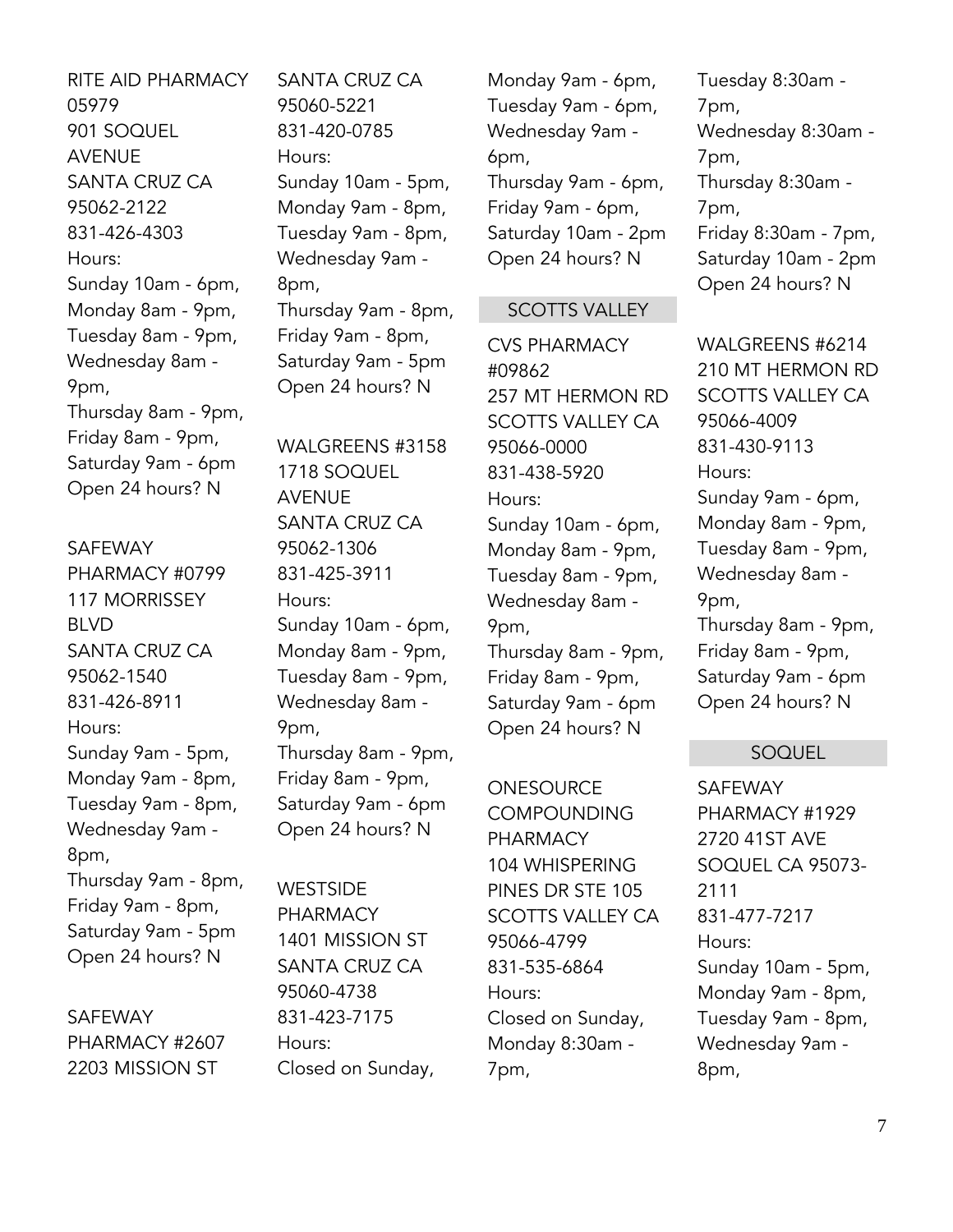| Thursday 9am - 8pm,<br>Friday 9am - 8pm,<br>Saturday 9am - 5pm<br>Open 24 hours? N | <b>490 RODRIGUEZ ST</b><br><b>WATSONVILLE CA</b><br>95076-0000<br>831-722-9454<br>Hours:                                                                 | Wednesday 9am -<br>7pm,<br>Thursday 9am - 7pm,<br>Friday 9am - 7pm,<br>Saturday 9am - 5pm | Thursday 10:30am -<br>$4:30pm$ ,<br>Friday 10:30am -<br>$4:30pm$ ,<br>Closed on Saturday |
|------------------------------------------------------------------------------------|----------------------------------------------------------------------------------------------------------------------------------------------------------|-------------------------------------------------------------------------------------------|------------------------------------------------------------------------------------------|
| <b>WATSONVILLE</b>                                                                 | Sunday 10am - 6pm,                                                                                                                                       | Open 24 hours? N                                                                          | Open 24 hours? N                                                                         |
| <b>CVS PHARMACY</b><br>#03039<br>1966 MAIN ST                                      | Monday 8am - 9pm,<br>Tuesday 8am - 9pm,<br>Wednesday 8am -<br>9pm,<br>Thursday 8am - 9pm,<br>Friday 8am - 9pm,<br>Saturday 9am - 6pm<br>Open 24 hours? N | <b>WATSONVILLE</b><br><b>COMMUNITY</b>                                                    | <b>WATSONVILLE</b><br><b>PHARMACY</b>                                                    |
| <b>WATSONVILLE CA</b><br>95076-0000                                                |                                                                                                                                                          | <b>HOSPITAL</b><br><b>OUTPATIENT</b>                                                      | 1433 FREEDOM<br><b>BLVD</b>                                                              |
| 831-722-1782                                                                       |                                                                                                                                                          | <b>PHARMACY</b>                                                                           | <b>WATSONVILLE CA</b>                                                                    |
| Hours:                                                                             |                                                                                                                                                          | 75 NIELSON ST                                                                             | 95076-0000                                                                               |
| Sunday 10am - 6pm,                                                                 |                                                                                                                                                          | <b>WATSONVILLE CA</b>                                                                     | 831-728-1818                                                                             |
| Monday 8am - 9pm,                                                                  |                                                                                                                                                          | 95076-0000                                                                                | Hours:                                                                                   |
| Tuesday 8am - 9pm,                                                                 | <b>CVS PHARMACY</b>                                                                                                                                      | 831-763-6440                                                                              | Closed on Sunday,                                                                        |
| Wednesday 8am -                                                                    | #16507                                                                                                                                                   | Hours:                                                                                    | Monday 9am - 7pm,                                                                        |
| 9pm,                                                                               | <b>1415 MAIN ST</b>                                                                                                                                      | Closed on Sunday,                                                                         | Tuesday 9am - 7pm,                                                                       |
| Thursday 8am - 9pm,                                                                | <b>WATSONVILLE CA</b>                                                                                                                                    | Monday 10:30am -                                                                          | Wednesday 9am -                                                                          |
| Friday 8am - 9pm,                                                                  | 95076-0000                                                                                                                                               | $4:30pm$ ,                                                                                | 7pm,                                                                                     |
| Saturday 9am - 6pm                                                                 | 831-740-4283                                                                                                                                             | Tuesday 10:30am -                                                                         | Thursday 9am - 7pm,                                                                      |
| Open 24 hours? N                                                                   | Hours:                                                                                                                                                   | $4:30pm$ ,                                                                                | Friday 9am - 7pm,                                                                        |
|                                                                                    | Sunday 11am - 5pm,                                                                                                                                       | Wednesday 10:30am -                                                                       | Saturday 10am - 3pm                                                                      |
| <b>CVS PHARMACY</b><br>40070L                                                      | Monday 9am - 7pm,<br>Tuesday 9am - 7pm,                                                                                                                  | 4:30pm,                                                                                   | Open 24 hours? N                                                                         |

## <span id="page-7-0"></span>Mail Order Pharmacies

#09796

You can get prescription drugs shipped to your home through our network mail order delivery program.

For refills of your mail order prescriptions, please contact us 15 days before you think the drugs you have on hand will run out to make sure your next order is shipped to you in time.

Typically, you should expect to receive your prescription drugs within 15 calendar days from the time that the mail order pharmacy receives the order. If you do not receive your prescription drug(s) within this time, please contact us at 1-866-255-4795 (TTY 711).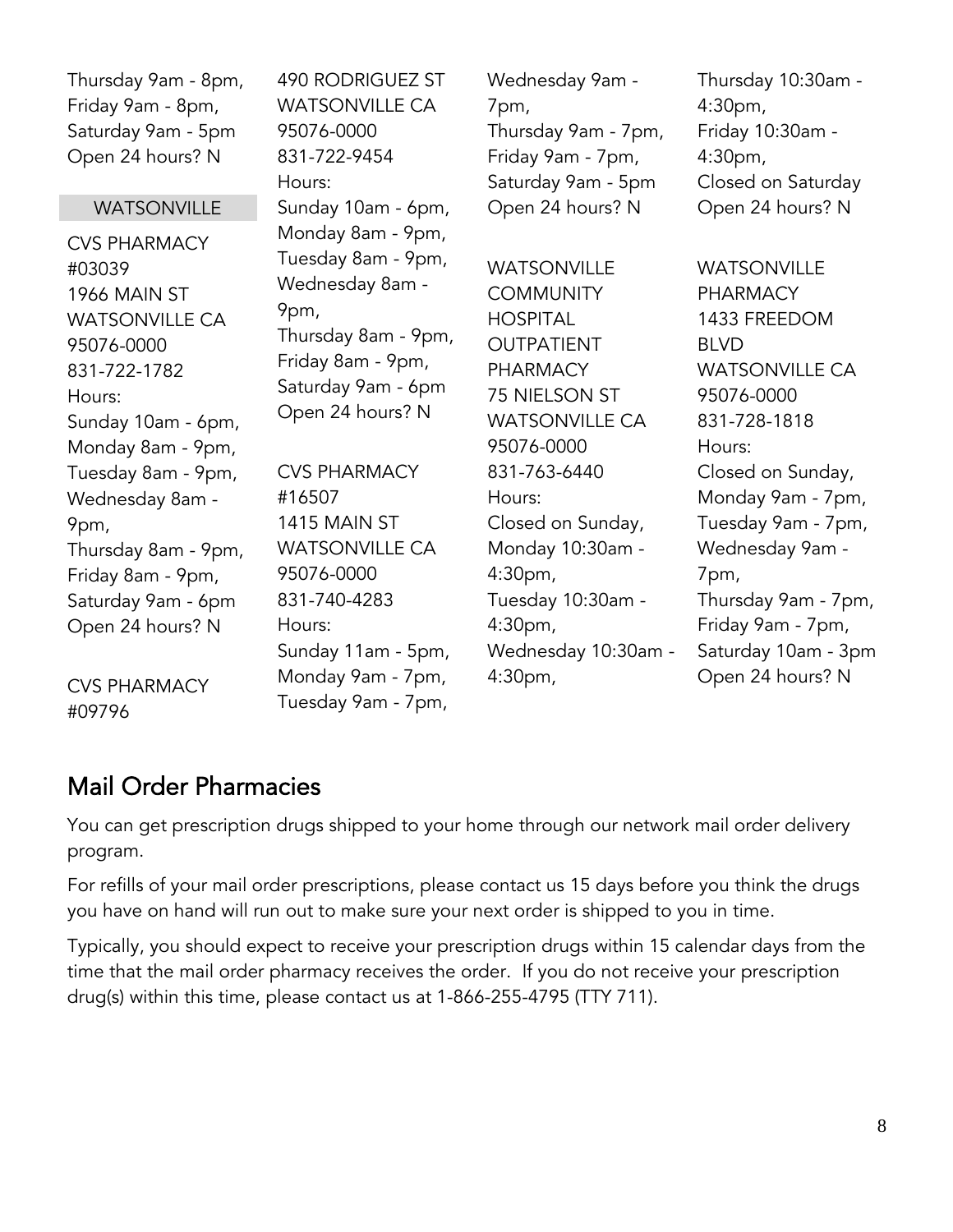# <span id="page-8-0"></span>Home Infusion Pharmacies

## <span id="page-8-1"></span>Long-Term Care Pharmacies

Residents of a long-term care facility may access their prescription drugs covered under Brand New Day through the facility's long-term care pharmacy or another network long-term care pharmacy.

APTOS

FRANKS PHARMACY 7548 SOQUEL DR APTOS CA 95003- 0000

831-685-1100 Hours: Closed on Sunday, Monday 8:30am - 6pm,

Tuesday 8:30am - 6pm, Wednesday 8:30am - 6pm,

Thursday 8:30am - 6pm, Friday 8:30am - 6pm, Closed on Saturday Open 24 hours? N